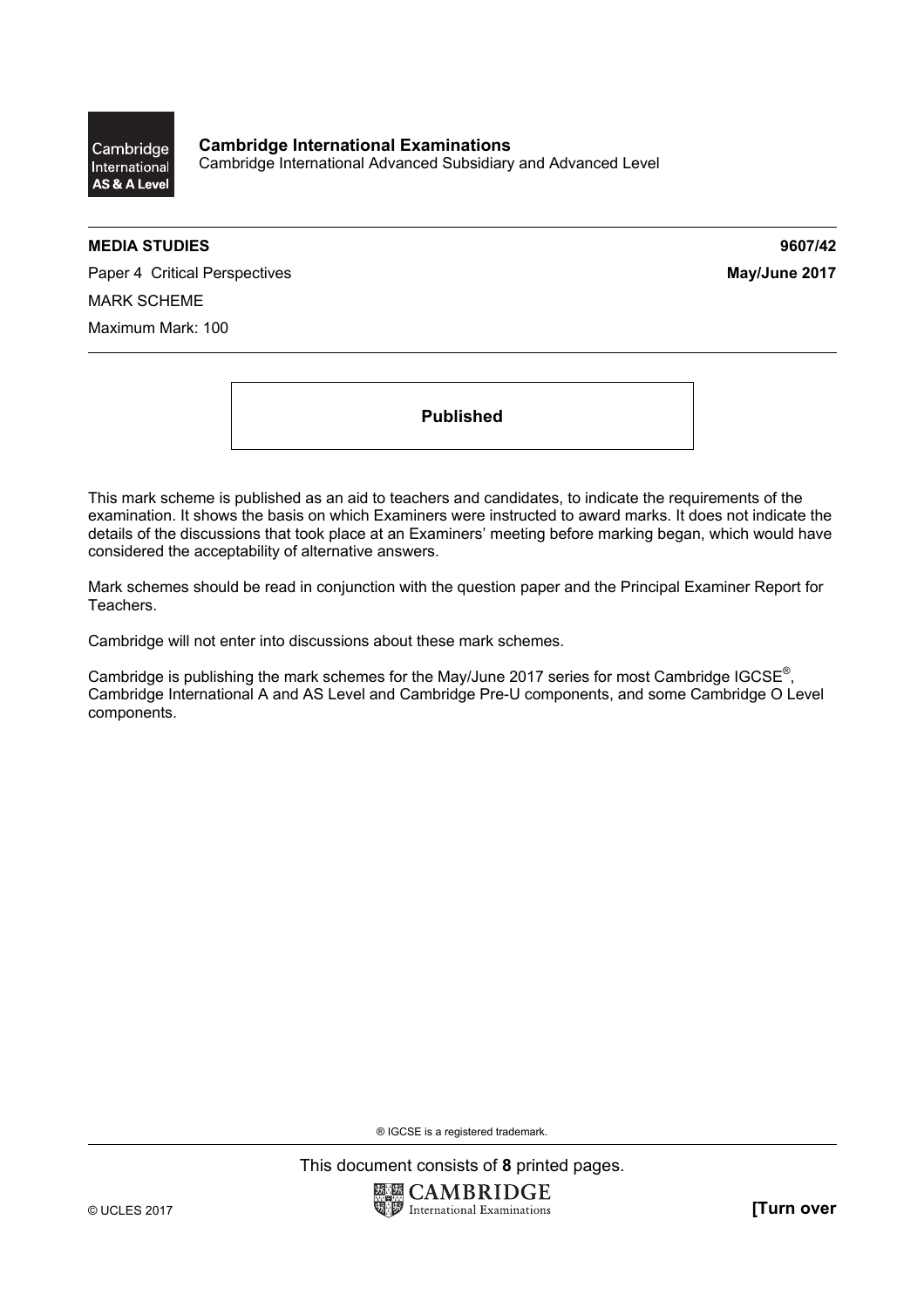## **Section A**

| Question                                                                                                                                                                                                                                             | <b>Answer</b>                                               | <b>Marks</b> | <b>Guidance</b>                                                                                                                                                                                                                                                                                                                                                                                                                                                                                                             |  |
|------------------------------------------------------------------------------------------------------------------------------------------------------------------------------------------------------------------------------------------------------|-------------------------------------------------------------|--------------|-----------------------------------------------------------------------------------------------------------------------------------------------------------------------------------------------------------------------------------------------------------------------------------------------------------------------------------------------------------------------------------------------------------------------------------------------------------------------------------------------------------------------------|--|
| Assess the importance of digital technology skills in your production work.                                                                                                                                                                          |                                                             |              |                                                                                                                                                                                                                                                                                                                                                                                                                                                                                                                             |  |
| Candidates' work should be judged on each of these criteria individually and marks awarded<br>according to the level attained. It should be noted that it is possible for a candidate to achieve<br>a different level for each assessment criterion. |                                                             |              |                                                                                                                                                                                                                                                                                                                                                                                                                                                                                                                             |  |
| Assessment will take place across two criteria:<br>explanation/argument/analysis [15 marks]<br>use of examples [10 marks]                                                                                                                            |                                                             |              |                                                                                                                                                                                                                                                                                                                                                                                                                                                                                                                             |  |
| 1(a)                                                                                                                                                                                                                                                 | Level 5<br>Explanation/argument/analysis<br>Use of examples | $21 - 25$    | There is a clear sense of progression<br>$\bullet$<br>established by the answer.<br>Offers a full range of articulate reflections<br>$\bullet$<br>on the production process.<br>Offers a broad range of specific, relevant<br>$\bullet$<br>and clear examples from their production<br>work of the development of digital<br>technology skills in relation to creative<br>practice.<br>Shows an excellent understanding of<br>$\bullet$<br>how the development of digital<br>technology skills has helped create<br>meaning |  |
|                                                                                                                                                                                                                                                      | Level 4<br>Explanation/argument/analysis<br>Use of examples | $16 - 20$    | There is a sense of progression<br>$\bullet$<br>established by the answer.<br>Offers a range of reflections on the<br>$\bullet$<br>production process.<br>Offers a range of relevant and clear<br>$\bullet$<br>examples from their production work of<br>the development of digital technology<br>skills in relation to creative practice<br>Shows a competent understanding of<br>$\bullet$<br>how the development of how digital<br>technology skills has helped create<br>meaning.                                       |  |
|                                                                                                                                                                                                                                                      | Level 3<br>Explanation/argument/analysis<br>Use of examples | $11 - 15$    | There is some sense of progression<br>established by the answer.<br>Offers some reflections on the production<br>$\bullet$<br>process.<br>Offers some examples from their<br>$\bullet$<br>production work of the development of<br>digital technology skills in relation to<br>creative practice.<br>Shows satisfactory understanding of how                                                                                                                                                                                |  |

the development of digital technology skills has helped create meaning.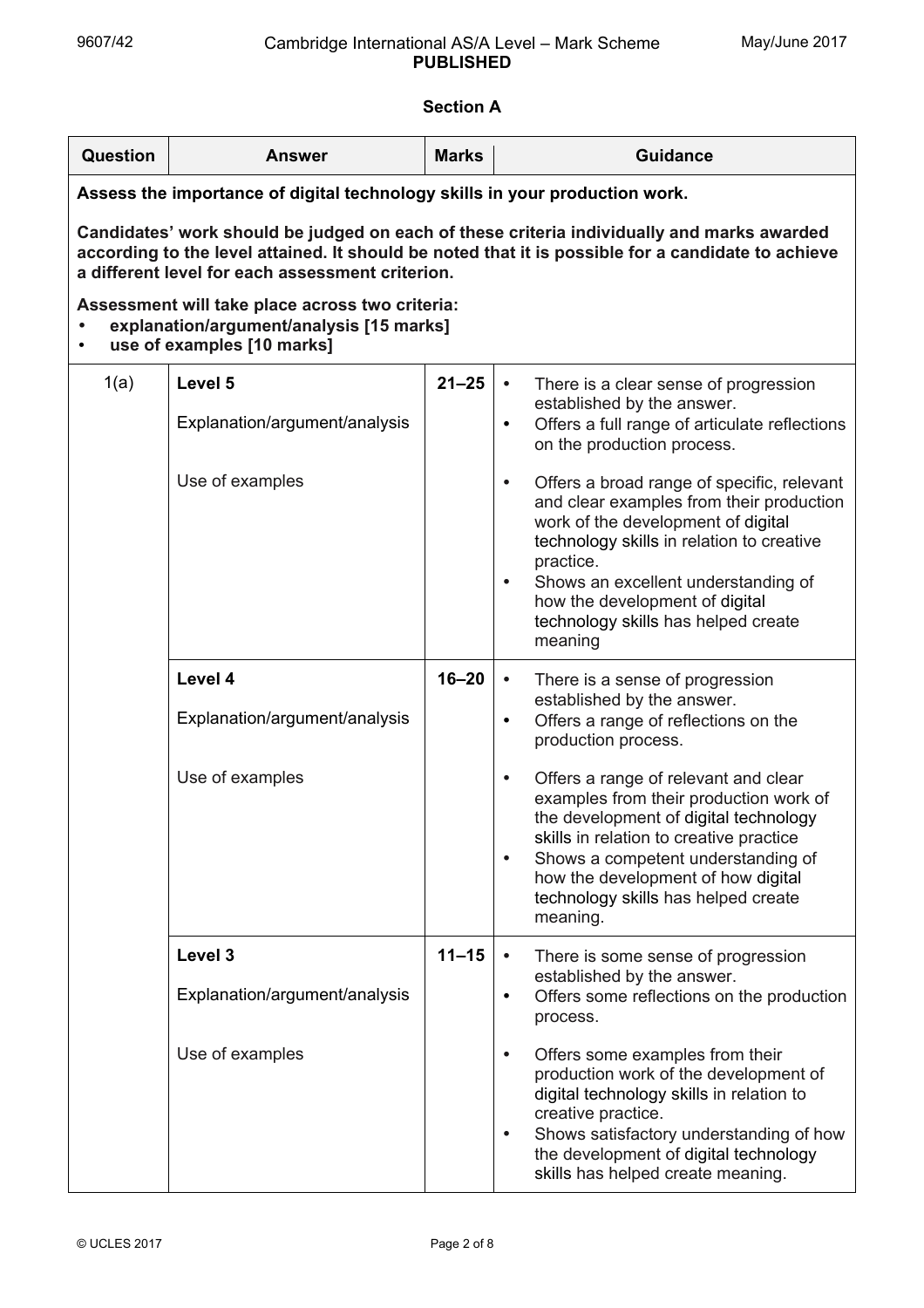| <b>Question</b> | <b>Answer</b>                                       | <b>Marks</b> | <b>Guidance</b>                                                                                                                                                                                                                                                                             |
|-----------------|-----------------------------------------------------|--------------|---------------------------------------------------------------------------------------------------------------------------------------------------------------------------------------------------------------------------------------------------------------------------------------------|
|                 | Level <sub>2</sub><br>Explanation/argument/analysis | $6 - 10$     | There is a limited sense of progression<br>$\bullet$<br>established by the answer.<br>Offers limited reflections on the<br>production process.                                                                                                                                              |
|                 | Use of examples                                     |              | Offers limited examples from their<br>$\bullet$<br>production work of the development of<br>digital technology skills in relation to<br>creative practice.<br>Shows limited understanding of how the<br>$\bullet$<br>development of digital technology skills<br>has helped create meaning. |
|                 | Level 1<br>Explanation/argument/analysis            | $1 - 5$      | There is a minimal sense of progression<br>$\bullet$<br>established by the answer.<br>Offers minimal reflections on the<br>production process.                                                                                                                                              |
|                 | Use of examples                                     |              | Offers minimal examples from their<br>$\bullet$<br>production work of the development of<br>digital technology skills in relation to<br>creative practice.<br>Shows minimal understanding of how the<br>$\bullet$<br>development of digital technology skills<br>has helped create meaning. |
|                 | Level 0<br>Explanation/argument/analysis            | $\mathbf{0}$ | No response or response does not<br>answer the question at all.                                                                                                                                                                                                                             |
|                 | Use of examples                                     |              | No response or no examples at all.                                                                                                                                                                                                                                                          |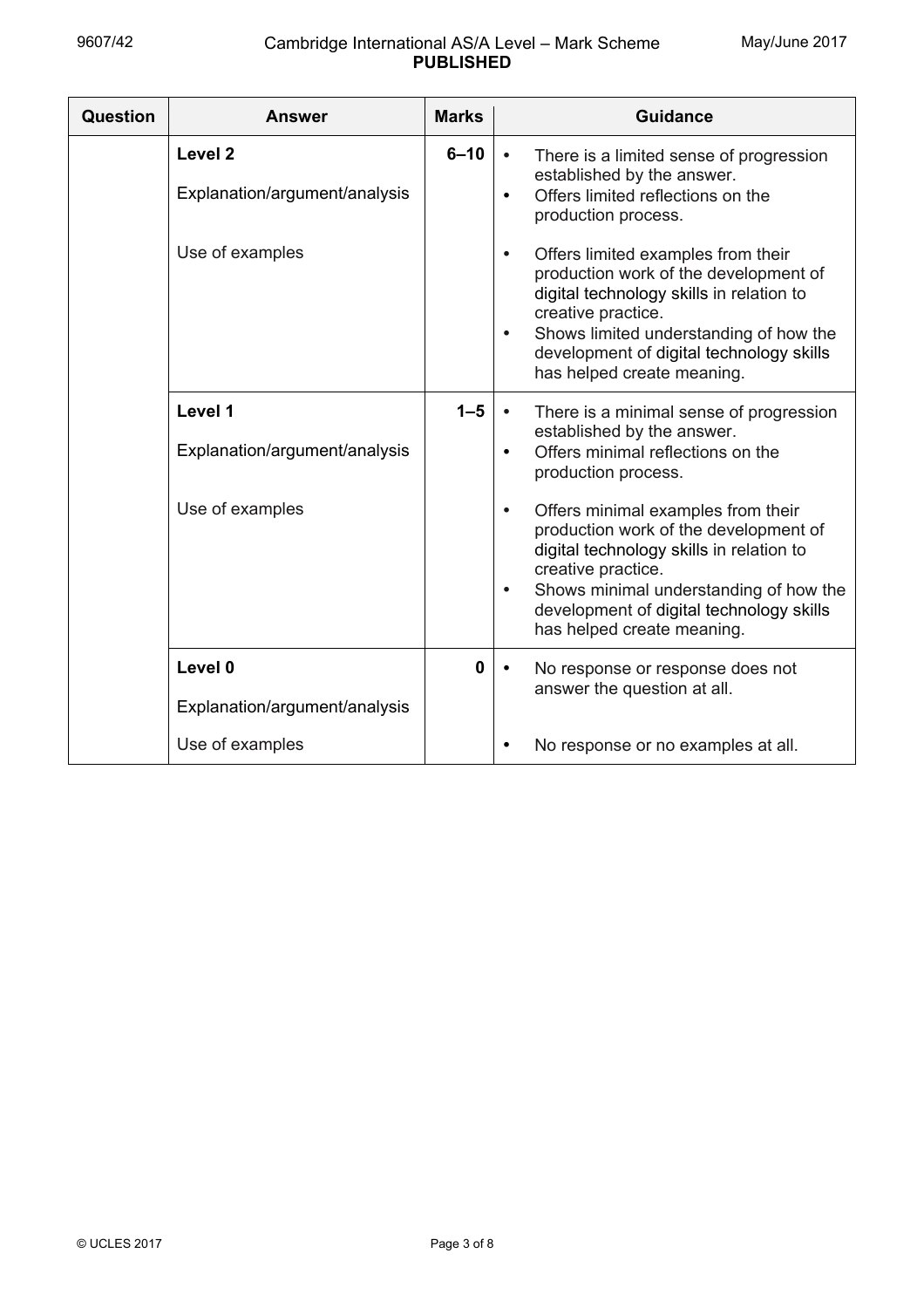| Question                                                                                                                                                                                                                                             | <b>Answer</b>                 | <b>Marks</b> |                             | <b>Guidance</b>                                                                                                       |
|------------------------------------------------------------------------------------------------------------------------------------------------------------------------------------------------------------------------------------------------------|-------------------------------|--------------|-----------------------------|-----------------------------------------------------------------------------------------------------------------------|
| Analyse one of your productions using the concept of media language.                                                                                                                                                                                 |                               |              |                             |                                                                                                                       |
| Candidates' work should be judged on each of these criteria individually and marks awarded<br>according to the level attained. It should be noted that it is possible for a candidate to achieve<br>a different level for each assessment criterion. |                               |              |                             |                                                                                                                       |
| Assessment will take place across two criteria:<br>explanation/argument/analysis [15 marks]<br>use of examples [10 marks]                                                                                                                            |                               |              |                             |                                                                                                                       |
| 1(b)                                                                                                                                                                                                                                                 | Level 5                       | $21 - 25$    | $\bullet$                   | Offers a full range of articulate reflections                                                                         |
|                                                                                                                                                                                                                                                      | Explanation/argument/analysis |              | ٠                           | on the production<br>Shows an excellent understanding of the<br>concept                                               |
|                                                                                                                                                                                                                                                      | Use of examples               |              | ٠                           | Offers a broad range of specific, relevant<br>and clear examples from their production<br>in relation to the concept. |
|                                                                                                                                                                                                                                                      | Level 4                       | $16 - 20$    | $\bullet$                   | Offers a range of reflections on the<br>production.                                                                   |
|                                                                                                                                                                                                                                                      | Explanation/argument/analysis |              | ٠                           | Shows a competent understanding of the<br>concept                                                                     |
|                                                                                                                                                                                                                                                      | Use of examples               |              | ٠                           | Offers a range of relevant and clear<br>examples from their production in<br>relation to the concept.                 |
|                                                                                                                                                                                                                                                      | Level 3                       | $11 - 15$    | $\bullet$                   | Offers some reflections on the                                                                                        |
|                                                                                                                                                                                                                                                      | Explanation/argument/analysis |              | production.<br>٠<br>concept | Shows some understanding of the                                                                                       |
|                                                                                                                                                                                                                                                      | Use of examples               |              |                             | Offers some relevant and clear examples<br>from their production in relation to the<br>concept.                       |
|                                                                                                                                                                                                                                                      | Level <sub>2</sub>            | $6 - 10$     | $\bullet$                   | There is a limited reflection on the<br>production                                                                    |
|                                                                                                                                                                                                                                                      | Explanation/argument/analysis |              | ٠                           | Shows limited understanding of the<br>concept                                                                         |
|                                                                                                                                                                                                                                                      | Use of examples               |              | ٠                           | Offers limited examples from their<br>production in relation to the concept                                           |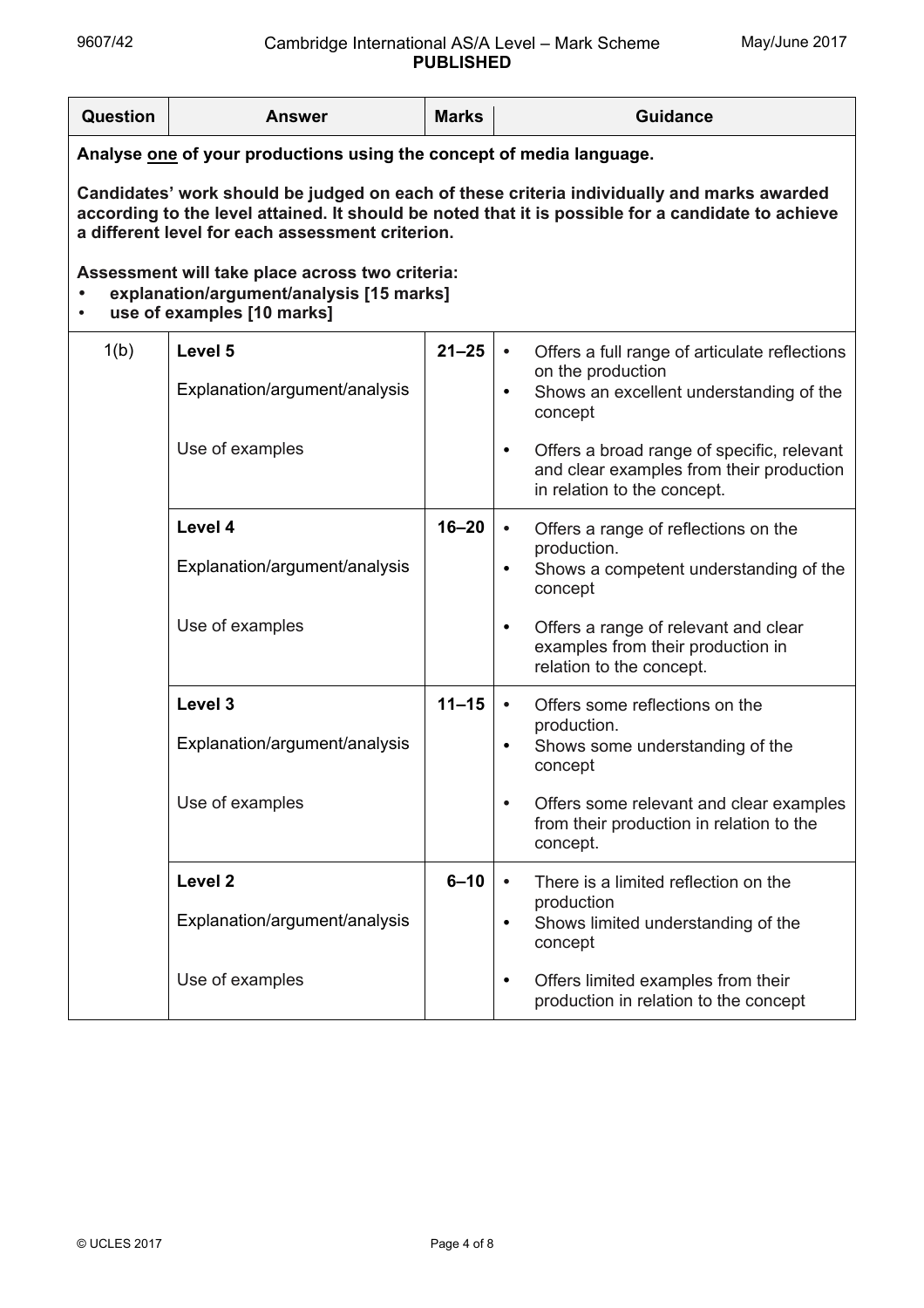| <b>Question</b> | <b>Answer</b>                            | <b>Marks</b> | Guidance                                                                                                       |
|-----------------|------------------------------------------|--------------|----------------------------------------------------------------------------------------------------------------|
| 1(b)            | Level 1<br>Explanation/argument/analysis | $1 - 5$      | There is minimal reflection on the<br>production<br>Shows minimal understanding of the<br>$\bullet$<br>concept |
|                 | Use of examples                          |              | Offers minimal examples from their<br>$\bullet$<br>production in relation to the concept                       |
|                 | Level 0                                  | $\mathbf 0$  | No response or response does not<br>$\bullet$                                                                  |
|                 | Explanation/argument/analysis            |              | answer the question at all.                                                                                    |
|                 | Use of examples                          |              | No response or no relevant examples at<br>$\bullet$<br>all.                                                    |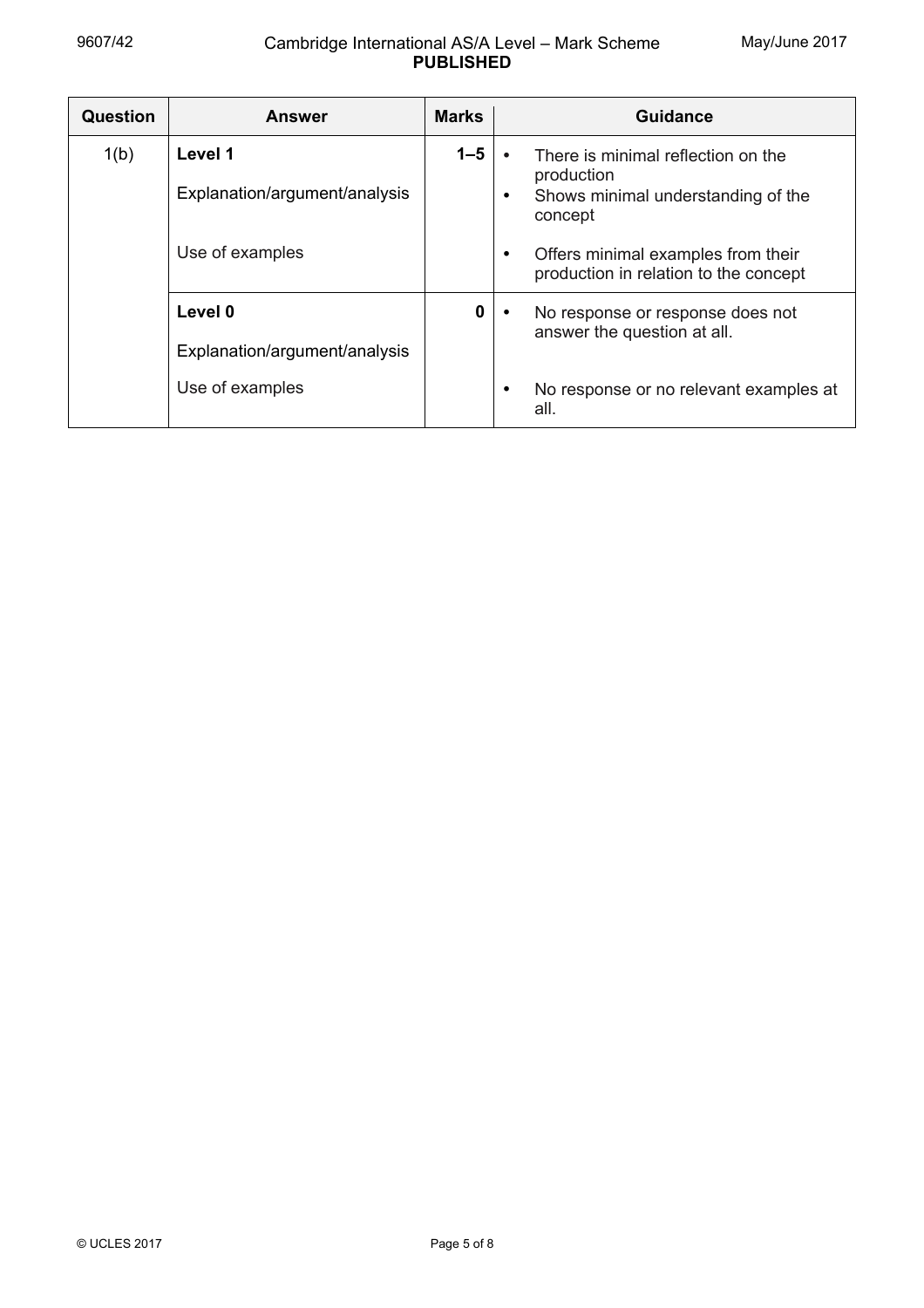## **Section B**

| <b>Question</b>                                                                                                                                                                                                                                                         | <b>Answer</b> | <b>Marks</b> | <b>Guidance</b> |  |
|-------------------------------------------------------------------------------------------------------------------------------------------------------------------------------------------------------------------------------------------------------------------------|---------------|--------------|-----------------|--|
| Candidates should refer to at least two different media and support their answers with<br>reference to contemporary examples.                                                                                                                                           |               |              |                 |  |
| Candidates' work should be judged on each of these criteria individually and marks awarded<br>according to the level attained. It should be noted that it is possible for a candidate to achieve<br>a different level for each assessment criterion.                    |               |              |                 |  |
| Assessment will take place across two criteria:<br>explanation/argument/analysis [15 marks]<br>use of examples [10 marks]<br>$\bullet$                                                                                                                                  |               |              |                 |  |
| <b>Contemporary media regulation</b><br>2 How far can media regulation be effective?<br>$\underline{\mathsf{OR}}$<br>3 To what extent do issues of media regulation reflect wider issues in society?                                                                    |               |              |                 |  |
| Global media<br>4 "Media are increasingly global in terms of distribution." How far do you agree with this view?<br>$OR$<br>5 To what extent have global media affected national cultures?                                                                              |               |              |                 |  |
| <b>Media and collective identity</b><br>6 "Contemporary media always end up stereotyping particular groups of people." How far do<br>you agree with this statement?<br><u>OR</u><br>7 How does contemporary representation of specific social groups compare to that of |               |              |                 |  |
| previous time periods?                                                                                                                                                                                                                                                  |               |              |                 |  |
| Media in the online age<br>8 To what extent have online media revolutionised distribution?<br><b>OR</b>                                                                                                                                                                 |               |              |                 |  |
| 9 Evaluate the claim that online media have a democratising effect.                                                                                                                                                                                                     |               |              |                 |  |
| Post-modern media<br>10 "There is no single definition of post-modernism." Discuss this view.<br><b>OR</b>                                                                                                                                                              |               |              |                 |  |
| 11 Consider the arguments for and against understanding some forms of media as post-<br>modern.                                                                                                                                                                         |               |              |                 |  |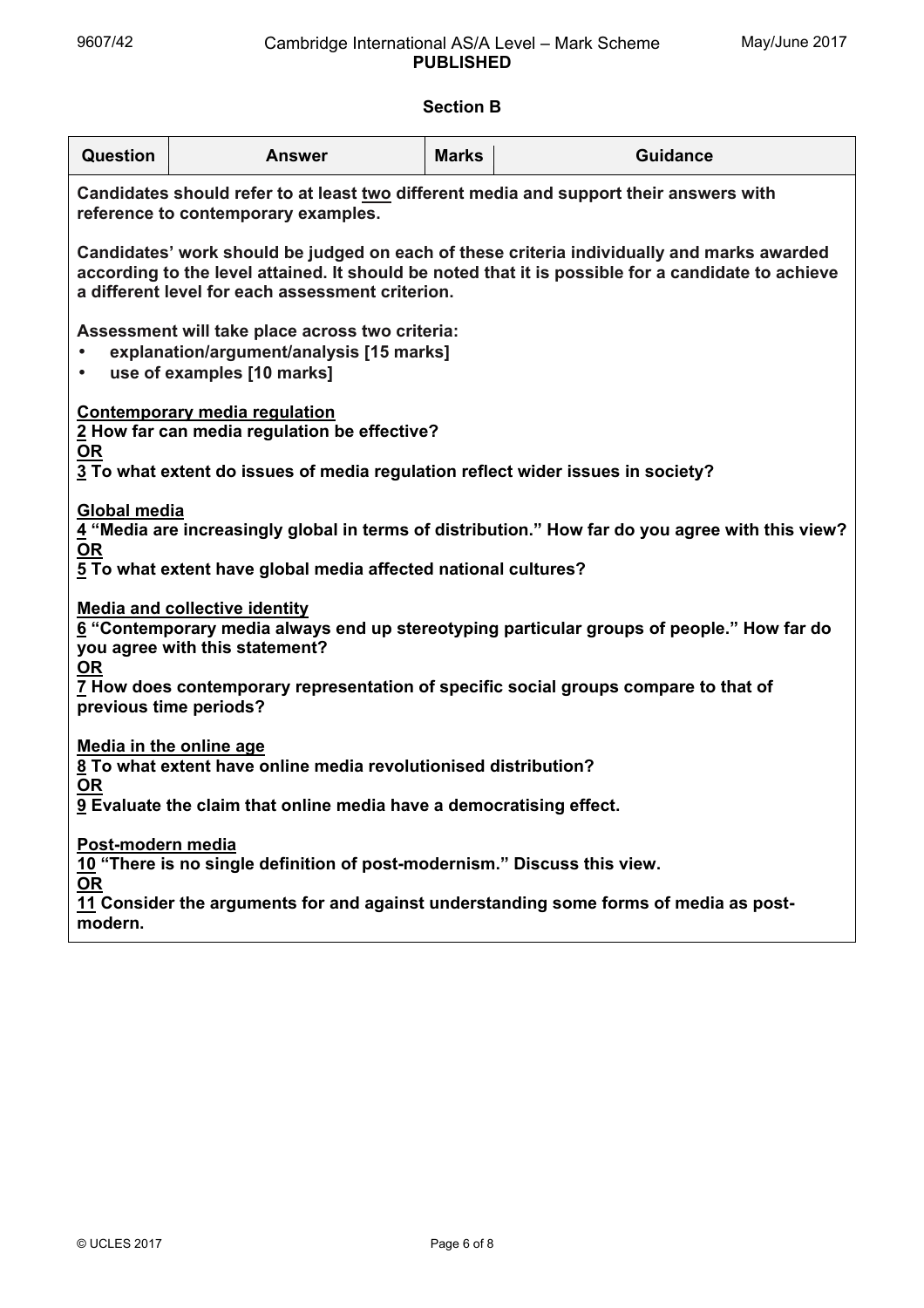| <b>Question</b> | <b>Answer</b>                                               | <b>Marks</b> | <b>Guidance</b>                                                                                                                                                                                                                                                                                                                                                                                                                                                                                                                                   |
|-----------------|-------------------------------------------------------------|--------------|---------------------------------------------------------------------------------------------------------------------------------------------------------------------------------------------------------------------------------------------------------------------------------------------------------------------------------------------------------------------------------------------------------------------------------------------------------------------------------------------------------------------------------------------------|
| $2 - 11$        | Level 5<br>Explanation/argument/analysis<br>Use of examples | $41 - 50$    | Shows excellent understanding of the<br>$\bullet$<br>task.<br>Offers a clear, articulate balance of<br>$\bullet$<br>media theories, knowledge of texts and<br>industries and personal engagement with<br>issues and debates.<br>A coherent and developed argument.<br>$\bullet$<br>Clearly relevant to set question.<br>$\bullet$<br>Offers examples which are clearly<br>$\bullet$<br>relevant to the set question.<br>Examples of texts, industries and<br>$\bullet$<br>theories are accurate, and clearly<br>connected together in the answer. |
|                 | Level 4<br>Explanation/argument/analysis                    | $31 - 40$    | Shows proficient understanding of the<br>$\bullet$<br>task.<br>Offers clear evidence of understanding<br>$\bullet$<br>media theories, knowledge of texts and<br>industries and personal engagement with<br>issues and debates.<br>A clear argument.<br>$\bullet$<br>Relevant to set question.<br>$\bullet$                                                                                                                                                                                                                                        |
|                 | Use of examples                                             |              | Offers a range of evidence which is<br>$\bullet$<br>relevant to the set question.<br>Examples of texts, industries and<br>$\bullet$<br>theories are mostly accurate, and<br>connected together in the answer.                                                                                                                                                                                                                                                                                                                                     |
|                 | Level 3<br>Explanation/argument/analysis                    | $21 - 30$    | Shows satisfactory understanding of the<br>$\bullet$<br>task.<br>Offers some evidence of understanding<br>of media theories, knowledge of texts<br>and industries and personal engagement<br>with issues and debates.<br>Some evidence of an argument, though<br>$\bullet$<br>likely to be lacking in detail.<br>Some relevance to set question.<br>٠                                                                                                                                                                                             |
|                 | Use of examples                                             |              | Offers evidence which is of some<br>$\bullet$<br>relevance to the set question.<br>Examples of texts, industries and<br>$\bullet$<br>theories are referenced some of the time<br>in support of points.                                                                                                                                                                                                                                                                                                                                            |